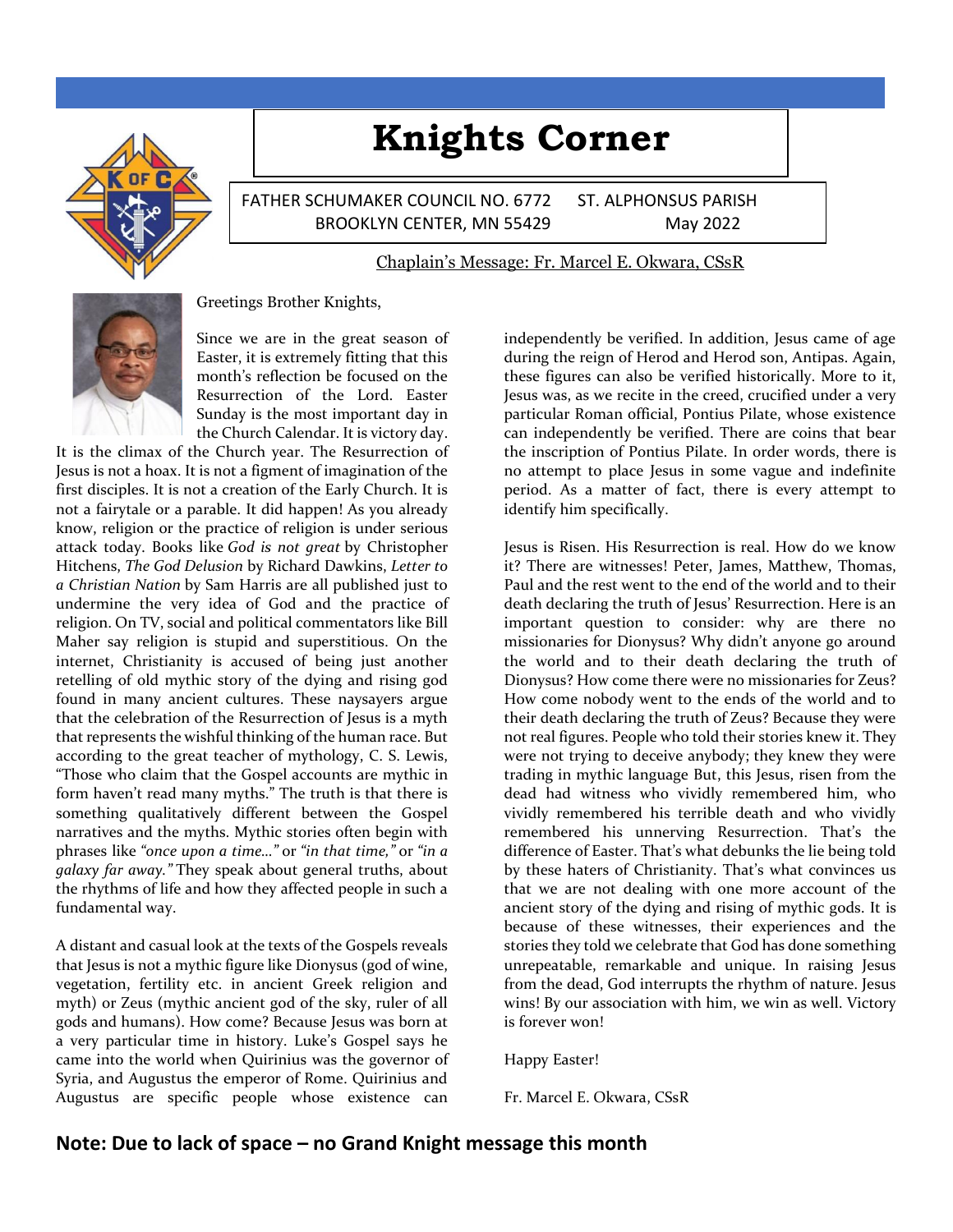## **Daniel J. Falstad, FICF, Field Agent: (612) 310-5254**

#### *Don't Assume You Can't Afford Disability Income Insurance*

May is Disability Insurance Awareness Month. Despite the odds and the prevalence of long-term disability, many don't have a plan for replacing lost income due to a disability from an illness or accident. Contact me to learn more about the Knights of Columbus disability income insurance products, and about the safety and security that we can help provide.

One of the biggest mistakes you can make regarding disability insurance is to assume you can't afford it or you won't qualify. Before you make that assumption, do some basic research and apply for coverage through the Knights of Columbus. The Order's Income Armor product gives you options that can help you fit this critical protection into your risk management budget.

Two ways to significantly reduce your premium include:

1. Choosing a two-year or five-year maximum benefit period.

Depending on your age, the best option is probably a policy that pays benefits until you reach age 67. But a two-year or five-year duration benefit period would cover disabilities you might encounter in your working life.

2. Choose a longer elimination period.

An elimination period is the number of days a total disability must exist before benefits begin to accrue. Typical elimination periods are 30, 90, or 180 days. Choosing a longer elimination period lowers the policy's premium. But be sure you have enough set aside in your contingency fund to account for the longer gap.

As your professional insurance agent, risk management is my specialty. Let's talk about how to protect your income, your retirement needs, and your family's financial future.

During Disability Insurance Awareness Month, don't leave your family's future to chance or charity. Protect your family with the safety and guarantees of life insurance from the Knights of Columbus. Give me a call today. Dan Falstad 612-310-5254

## **Council #6772 Activities**

# **FATHER DONALD SCHUMAKER COUNCIL#6772 SLATE OF OFFICERS FOR 2022 – 2023**

GRAND KNIGHT – GEORGE MORRIS DEPUTY GRAND KNIGHT – **OPEN** CHANCELLOR – TOM MORGAN ADVOCATE – PAUL ALTHOFF TREASURER—CHRIS CARLSON RECORDER – **OPEN** FINANCIAL SECRETARY – JOHN VELLA WARDEN – WESLEY JAH

INSIDE GUARD – **OPEN** OUTSIDE GUARD – MATTHEW ROBINSON

**TRUSTEES**

1 YR – EDWARD DENNIS 2 YR – JIM STALBERGER 3YR – ALBERT KOWALCZYK

#### \*\* **Important Dates \*\***

- May  $5<sup>th</sup>$  Membership Meeting @ 7:00 PM
- May  $8<sup>th</sup>$  Mother's Day (flowers available for purchase at St. Al's)
- May  $16<sup>th</sup>$  St. Al's Blood Drive CSsR Hall  $1:00 6:00$ pm
- May  $19^{th}$  Planning Meeting @ 7PM
- May 26<sup>th</sup> Ascension of The Lord
- May 30<sup>th</sup> Memorial Day
- May 31<sup>st</sup> The Visitation of the Blessed Virgin Mary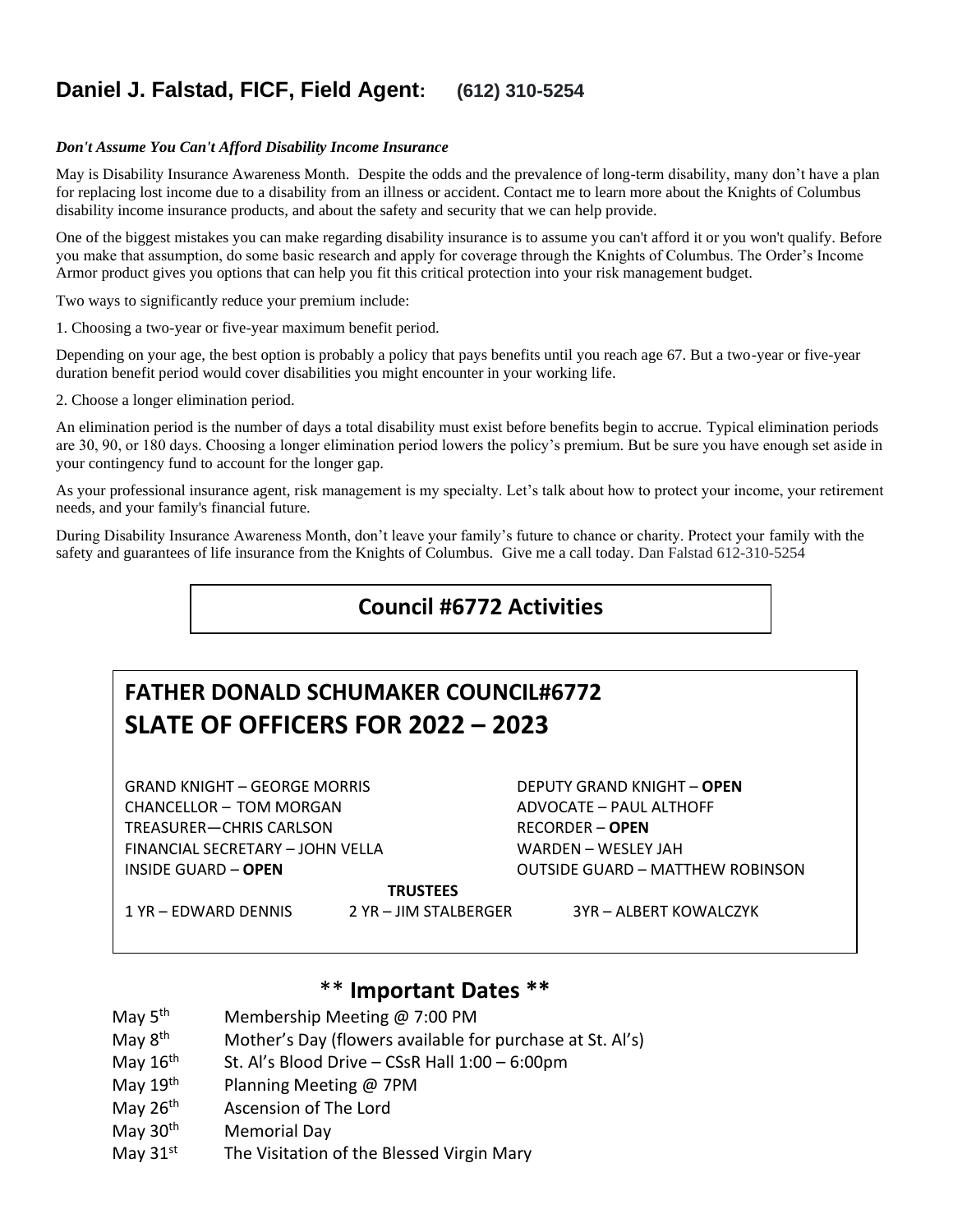#### **MAY - Month of THE LIVING ROSARY**

The month of May is dedicated to Mary, our Blessed Mother and one way to honor her is by the daily praying of the Rosary. We, as Knights, can do so again by praying and joining in the Living Rosary during the month of May. Each person who participates prays one decade of the rosary each day, resulting in the **entire** rosary (20 decades) being prayed. Those choosing to participate will be assigned a particular decade at our KC Membership Meeting May 5th. If you are unable to attend the meeting and would still like to join in praying the living Rosary, call Roger Borowicz at 763-560-5686. Auxilians and family members are also encouraged to participate.

#### Dear Brothers,

If you're anything like me, you sometimes get confused by all of the rules and regulations that govern our financial lives.

What can we do? When can we do it? How much is too much? When is too soon? What's taxed? What's not?

Those questions become even more important and even more complicated when you're working through your retirement plan.

That's when the stakes are at their highest.

Everyone's situation is different and warrants the attention of their own tax, legal or accounting professional. But there are some recognized experts in the field who can impart valuable general wisdom. I want to invite you to hear from one of those experts.

Our agency is helping host a special live webinar "Retirement Planning In A Changing Landscape" featuring America's IRA Expert Ed Slott. Ed is a nationally recognized speaker, television personality and best-selling author known for his unparalleled ability to turn advanced tax strategies into understandable, actionable, and entertaining advice. He combines current research, indepth expertise, and humor to teach guests about the ins and outs of their retirements and provides insight to the latest tax and planning information.

Whether you're currently retired or want to make sure you're prepared to retire when you want to, you won't want to miss this special event.

We are hosting two, free webinars in your area. We only have a limited number of virtual seats available, so please sign up for one of the two events as soon as you can. The first session will be on May 24<sup>th</sup> at 6:30pm and the second will be on June 14th at 6:30pm You can use the registration links below to save your space.

Since our founding, the Knights has been committed to helping provide financial security and stability to our members and their families. So we're proud and excited to bring Ed's expertise to you. And we can't wait to see you there! Fraternally, Dan Falstad

#### REGISTRATION LINKS

May 24th, 6:30 PM CDT: [https://goto.webcasts.com/starthere.jsp?ei=1538391&tp\\_key=e5b3a35b09](https://nam12.safelinks.protection.outlook.com/?url=https%3A%2F%2Fgoto.webcasts.com%2Fstarthere.jsp%3Fei%3D1538391%26tp_key%3De5b3a35b09&data=04%7C01%7CDan.Falstad%40KOFC.ORG%7C46d1bd2ad9634ff772dc08da11d4ca8b%7C8a4b69f88bb74be59eda6c40a157248c%7C0%7C0%7C637841903017369684%7CUnknown%7CTWFpbGZsb3d8eyJWIjoiMC4wLjAwMDAiLCJQIjoiV2luMzIiLCJBTiI6Ik1haWwiLCJXVCI6Mn0%3D%7C1000&sdata=4oRolOgY8KfVZcSjZXJ35DmYJXroXnGtt5FMH52U2ms%3D&reserved=0) 

June 14th, 6:30 PM CDT: [https://goto.webcasts.com/starthere.jsp?ei=1538421&tp\\_key=09b3d92087](https://nam12.safelinks.protection.outlook.com/?url=https%3A%2F%2Fgoto.webcasts.com%2Fstarthere.jsp%3Fei%3D1538421%26tp_key%3D09b3d92087&data=04%7C01%7CDan.Falstad%40KOFC.ORG%7C46d1bd2ad9634ff772dc08da11d4ca8b%7C8a4b69f88bb74be59eda6c40a157248c%7C0%7C0%7C637841903017369684%7CUnknown%7CTWFpbGZsb3d8eyJWIjoiMC4wLjAwMDAiLCJQIjoiV2luMzIiLCJBTiI6Ik1haWwiLCJXVCI6Mn0%3D%7C1000&sdata=78S1axiKjnfbYumms5sFGoFH%2Bc8rjiRcdaOZHd%2BLxPo%3D&reserved=0)